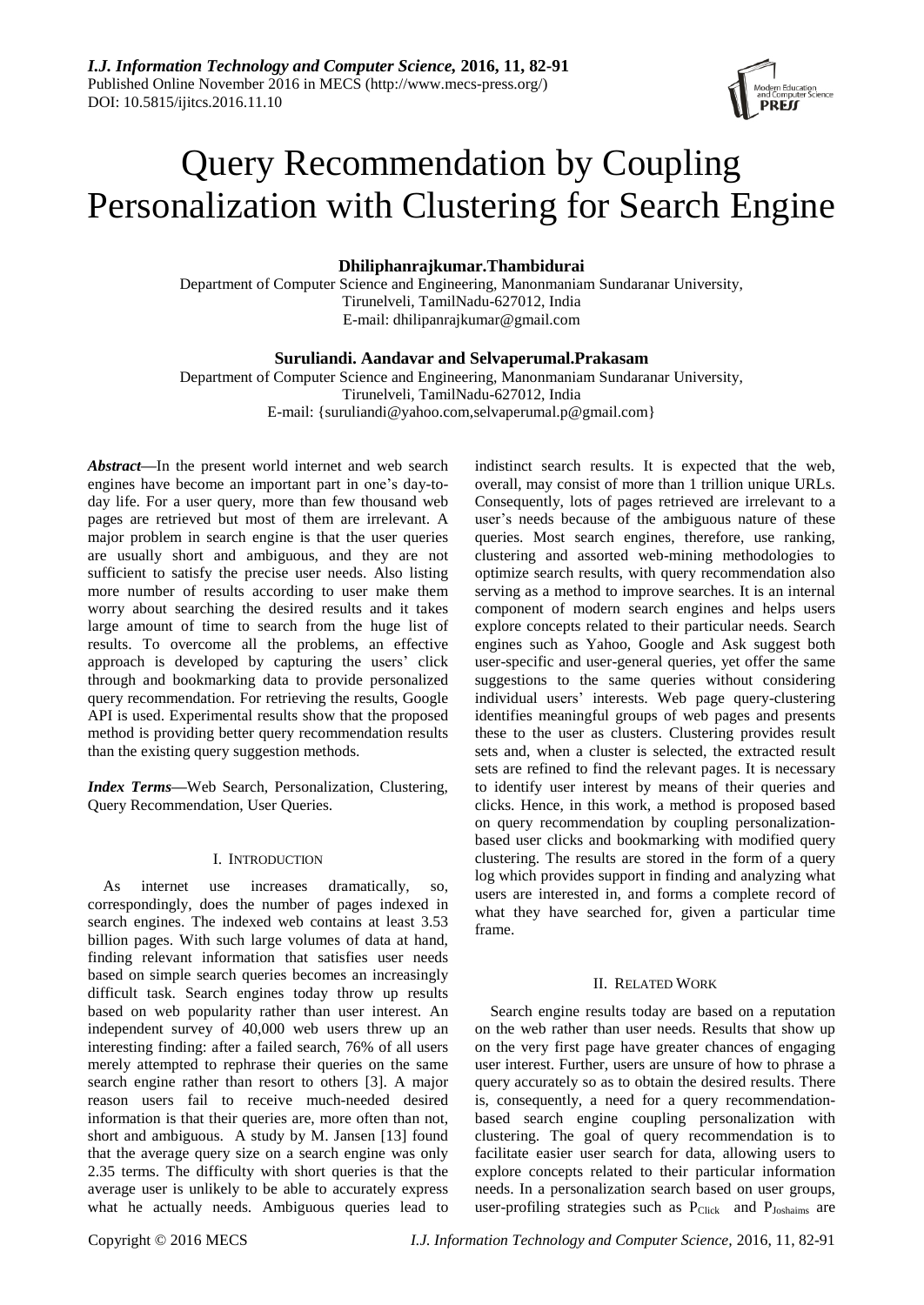considered and the click-through collected to forecast a user's conceptual needs [8][9] [10]&[11]. Reiner Kraft et al. [14] proposed a method for automatically generating refinements, or related terms to queries, by mining an anchor text for a large hypertext document collection. However, they failed to include additional pre-anchor and post-anchor text. Ricardo Baeza-Yates et al. [15] proposed a method that provides users lists of query suggestions based on previously issued queries, and can be used to fine-tune or redirect the users' search process. Clustering is done from the content in terms of historical preferences and ranking, made with relevance being the criterion. The drawback is that recent search results are not considered and no experiments have been conducted to deal with the issue of ambiguous queries. Kenneth Wai-Ting et al. [9] proposed a personalized content-based clustering of search engine-provided query suggestions for individual users. They extract concepts from web snippets of search results returned from a query. Different users may submit exactly the same query though their needs are different. Clustering categorizes data into groups or clusters such that the data in the same cluster are more similar to each other than those in different clusters. K.W. Ting [10] proposed personalization based on user profiles, employed to group similar queries according to user needs. A user profile is carefully scrutinized, user-searched contents traced, user behavior indicating the time spent on reading online documents and areas of user interest determined. The drawback with the user group method lies in that the user does not always provide the right information and, further, the user's interest may change over time. Keneeth et al. [11] captured users' click-throughs and locations to provide users results, the drawback being that they failed to provide results that matched users' particular needs. Gloria et al. [6] tracked the query behavior of each user, identified those parts of the database that might be of interest for the corresponding data analysis task, and recommended queries that retrieved the relevant data. The problem lies in that the proposed method does not identify similar queries in terms of their structure. Eldar Sadikov et al. [5], in clustering query refinements by user intent, proposed a clustering algorithm for query refinement to improve the selection and placement of query suggestions proposed for the search engine. This algorithm combines information from document clicks and user sessions, the drawback being that it fails to provide appropriate results for ambiguous queries. Avinash et al. [1] proposed an approach that aims to mine a reduced set of effective searches to enhance the search experience, store and maintain users' long-term dynamic profiles based on user search, and subsequently use it to personalize queries. The drawback with this method is that storing users' long-term search data mandates that the memory used for storage must, of necessity, be huge. The base of page ranking was proposed by Brin and Page [3], where each web keyword search is used for page ranking and the process extended by counting links from all pages. The difficulty here is that they failed to develop or model a t for tracing user behavior. Barathi et al. [2], in

their study on a topic-based query suggestion using a hidden topic model for effective web search, proposed a novel query suggestion method, providing suggestions related to topics present in the input query and re-ranking the documents retrieved. They do not consider user history while offering query suggestions; instead, they offer suggestions based on the terms in the input query. Consequently this method falls short of providing users the query suggestions needed. Certain researchers have noticed that personalization varies, for different queries, in terms of effectiveness. In our earlier comparative work on the personalization of search engines, we found that personalization based on user groups provides good results [17]. In this work, a query recommendation coupling personalization based on user clicks and bookmarking, and a modified clustering algorithm, is proposed.

# *A. Motivation and Justification*

Search engines often have difficulty in arriving at a short and exact representation of user needs, returning huge numbers of web pages back to user queries, with users ultimately having to waste a lot of time finding the content needed. Further, they fall short of framing the input query in accurate terms, and search engines rely on a measure of accuracy to find the desired search results. In comparison, cluster descriptions in search engines are far more informative, with users also getting an excellent overview of the subjects presented in search results. The aim of clustering is to speed up search time. However, the computing time taken for clustering is high. Besides, the drawback of clustering is that it only takes note of a topical similarity between documents in a ranked list. The problem with ranking is its failure to display a results list based on user requests or preferences. In a traditional approach, a search engine always returns the same rank for the same query submitted at different times or by different users. As massive volumes of data become available, the principal problem becomes the need to scan page after page to find the desired information a user needs. In current search engines, the difficulty is with ordering search results and then presenting the most relevant page first to the user. Motivated by the facts mentioned above, a query recommendation-based search engine coupling personalization with clustering is proposed, in this paper, for improving query results. It is expected that users get relevant results for a given query on personalization, Also, a modified clustering algorithm provides results in a cluster, aiding users retrieve results faster. Further, query-suggested results in response to users' queries are far more useful for finding the results needed. Justified by this fact, a query recommendation technique is combined with personalization and a clustering algorithm, the key purpose being to give users combing the web using a specific query a comprehensive set of recommendations. Recommending the most relevant search keyword sets to users both enhances the search engine hit rate and also helps users find the desired results a lot more quickly.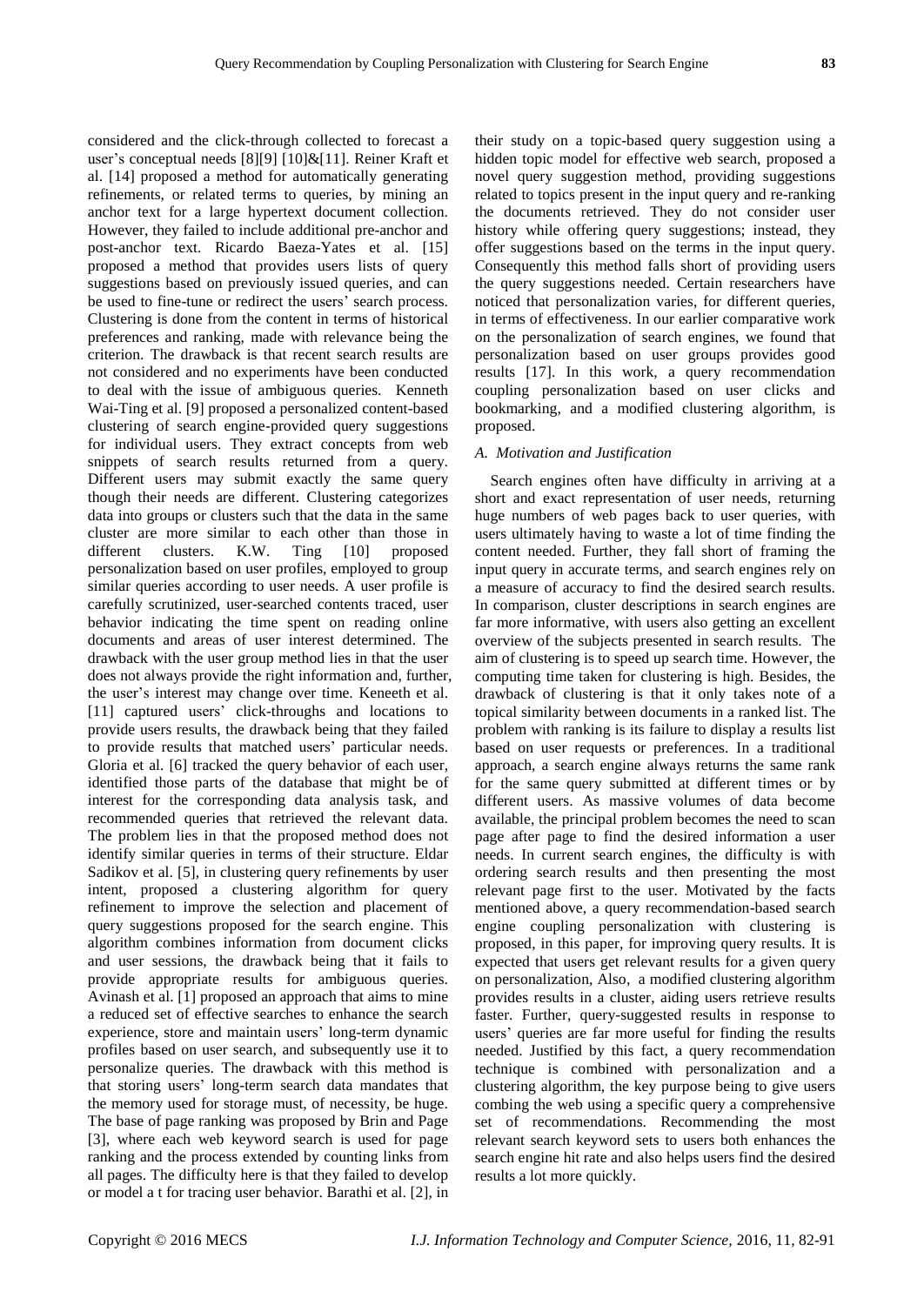#### *B. Outline of the Proposed Work*

The block diagram in Fig.1 explains the flow of the proposed model. This model addresses query recommendation, clustering and personalized results, the backbone of users looking to search engines for query processing. A user query is given to a user interface, surfed using search engines, and results fetched from the web. The resulting snippets are preprocessed using the Porter stemming algorithm that effectively eliminates irrelevant data such as html tags, stop words and so on. Personalization based on click-through and bookmarking are applied over the preprocessed data and data of interest to the user identified. These results are rearranged and processed using a page-ranking algorithm. The modified agglomerative clustering system is employed to gather similar data into a group so as to fine-tune query results. Results users are interested in, as well as the number of times the contents were clicked, are stored in search engine clicks through logs. The logs help analyze user interest, and query suggestions provided in the query recommendation phase are displayed to users. Query recommendation results provided by the system are evaluated using performance metrics like the precision recall f-measure.



Fig.1. Block Diagram for the Proposed System

# *C. Organization Of The Paper*

The remaining sections are organized as follows. In Section 2, the methodology of the proposed technique is discussed. In Section 3, detailed statistics of the datasets used in the experiment, the results and a discussion are provided, along with a comparative analysis of the proposed and existing methods. Section 4 focuses on the conclusion and future developments.

# III. METHODOLOGY

The process flow of the proposed work is discussed in the following sections.

# *A. User Query*

A user first queries a search engine to meet his/her

particular needs. **A** query interface, which is a graphical user-interface design for providing a system with inputs, comes into play. Inputs can be search terms required to look for data extraction from data sources in the web.

# *B. Query Preprocessing*

Data in the real world is often dirty and incomplete, lacking both attribute values as well as certain attributes of interest, or containing only noisy and inconsistent aggregate data. There is no quality in data-extracted results and, likewise, no quality mining. Further, queries asked by users are often particularly short. After retrieving results related to user queries, the snippets are mixed with a lot of irrelevant content, including stemming and stop words.

They are preprocessed using information retrieval techniques, the aim being to generate very relevant results for a search query. Fig.2 shows the preprocessing of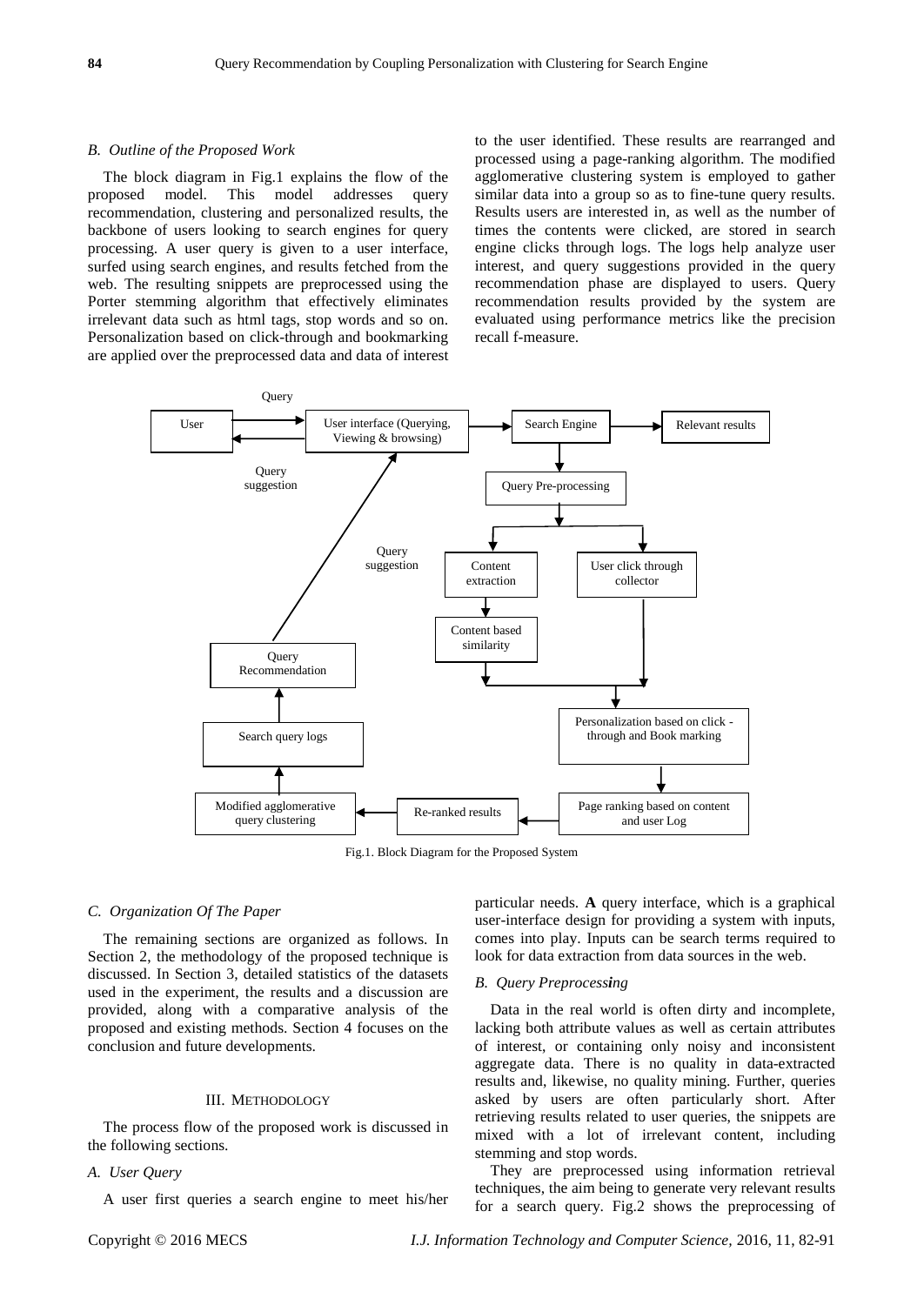snippets including the removal of stemming and stop words.

#### *1. Stemming*

Stemming is a term used in the information-retrieval process to reduce inflected words to their [word](https://en.wikipedia.org/wiki/Word_stem) stem or base. Stemming algorithms are used to transform words in a text and improve the information-retrieval system, the goal being to obtain a one-word description of similar - but not identical - words. The word finally obtained has neither meaning nor is grammatically correct, but contains a description of and bears a similarity to all the other words it represents. For example, "implementing" and "implemented" are described by the word

#### "implement."

# *2. Stop Word Elimination*

After stemming, it is necessary to remove expendable words. Stop words are filtered before or after processing data. A stop word is a word that does not have a meaning, so eliminating stop words offers better results in a phrase search. In all languages, certain words are considered stop words, of which there are more than 500 types. For example, words such as "on," "and," "the" and "in," among others, do not provide useful information. After pre-processing such snippets, the results are considered for further processing.



Fig.2. Processing of web snippets

#### *C. Web Page Content Retrieval*

Following the removal of irrelevant data, contents that frequently occur in snippets are extracted and the relationship between the extracted words analyzed in this phase. Further, user-clicked contents are collected in a user click through a collector.

# *1. Extracting Content from Web Snippets*

Content from the refined results is extracted by finding frequent item sets in data mining. When a user types a query, a set of relevant web snippets are returned and if a keyword or phrase crops up frequently in web snippets relating to a particular query, it represents important content related to the query because it exists alongside the query in documents that come up right on top. To measure interest in a particular keyword or phrase *k<sup>i</sup>* extracted from web snippets:

$$
\sup port = \frac{sf(k)}{n} * |k| \tag{1}
$$

where  $sf(k_i)$  is the snippet frequency of the keyword or phrase  $k_i$ , *n* the number of web snippets returned, and  $|ki|$ the number of terms in the keyword or phrase *ki.* If the support of a keyword or phrase  $k_i$  is greater than the threshold *s*, then  $k_i$  acts as a concept for the query  $q$ . The maximum length of a concept is limited. This process minimizes processing time and eliminates the extraction of meaningless content.

# *2. Content-Based Similarity*

In extracting content-based similarity, a signal-to-noise formula is used to establish the similarity between keywords  $k_1$  and  $k_2$ . The two keywords from a query  $q$  are similar if they coexist frequently in web snippets arising from the query *q*.

$$
sim(k_1, K_2) = \frac{n * fd(k_1 \cap k_2)}{\frac{df(k_1) * df(k_2)}{\log n}}
$$
(2)

where *n* is the number of documents in a mass,  $df(k)$  the document frequency of the keyword k, and  $df(k_1 U k_2)$ the joint document frequency of  $k_1$  and  $k_2$ . The similarity  $sim(k_1, k_2)$  obtained using the above formula always lies between [0, 1]. In search engine contexts, two concepts *k<sup>i</sup>* and  $k_i$  can coexist in web snippets

$$
sing \sum_{\text{sum}, \text{supper}(k_i, k_j)} \frac{\log \frac{n * sf_{\text{supper}}(k_i \cup k_j)}{sf_{\text{supper}}(k_i) * sf_{\text{supper}}(k_j)}}{\log n} \tag{3}
$$

where  $sf_{sflipped}(k_i \cup k_j) / sf_{snippet}(k_i \cup k_j)$  are joint snippet frequencies of the concept  $k_i$  and  $k_j$  in web snippets.  $s f_{s nippet}(k_i) . s f_{s nippet}(k_j)$  is the snippet frequency of the concepts  $k_i$  and  $k_j$  respectively for finding essential features from data word frequency using the following formula

Howing formula

\nWord Frequency = 
$$
\frac{No. \text{ of Words in a Document}}{Total Words in Document}
$$
 (4)

Now, using the Euclidean distance, the similarity between extracted data and available data is computed and, according to the distance obtained, the data is placed in a similar set where it actually belongs.

#### *3. User Click-through Collectors*

The relationship that exists between concepts is processed by considering a user's click-through. Userclicked queries are termed user-positive preferences and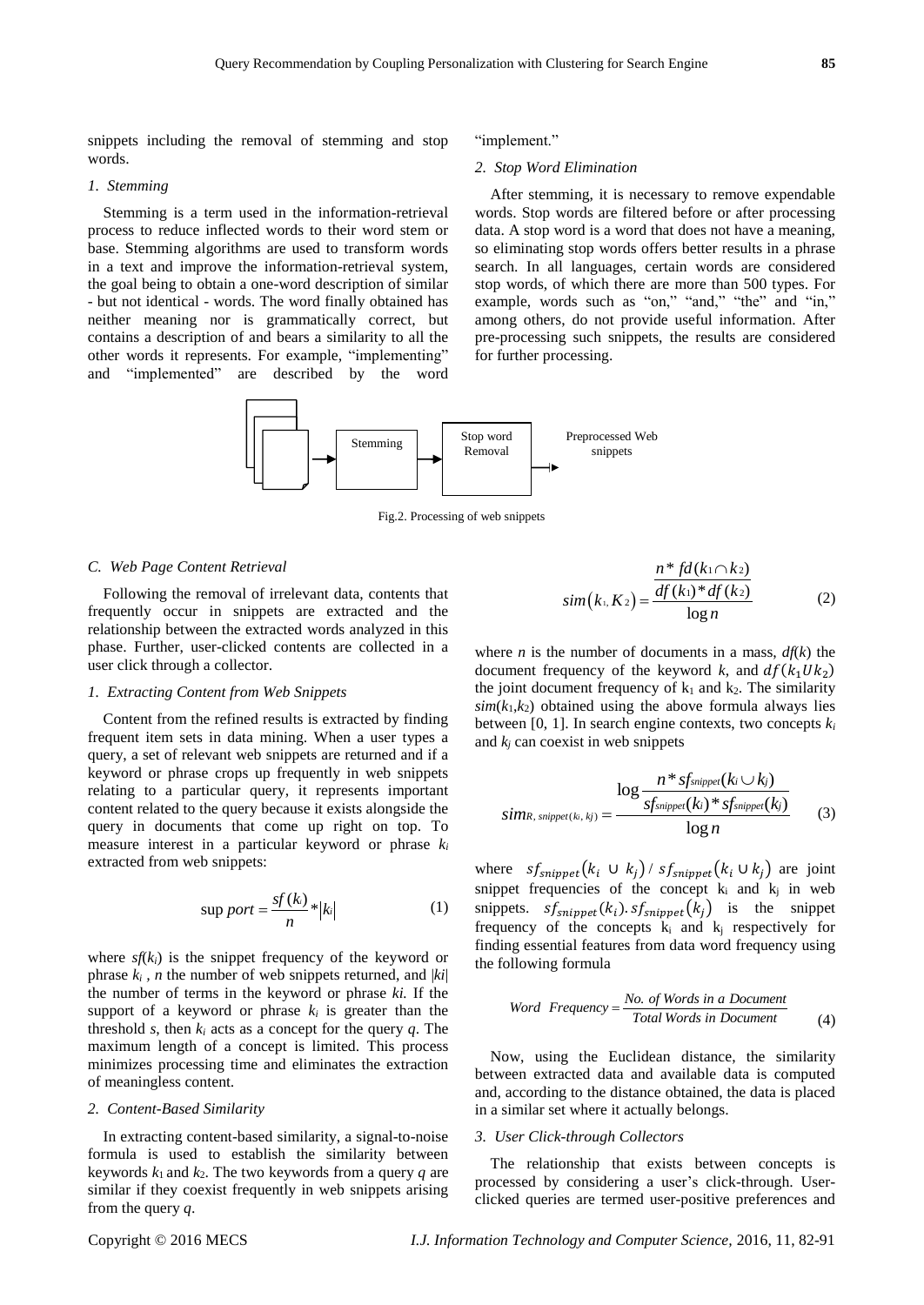the rest user-negative ones. When a user clicks on a query, the weight of the extracted concept is incremented by 1 to show user interest. Other concepts related to the user's query are also incremented to a similar score. If the concept is closely related to the user's positive preferences, then it is incremented to a higher value. It is otherwise incremented to a small fraction close to zero, by means of which a user log is created. After finding the data needed using the search engine, it is ranked according to its relevance to the user's query, requiring that a new kind of system be implemented as a consequence. Thus, the proposed work is designed in the manner set forth below. The given ranking system is implemented in components of different text-processing and weight-estimation techniques.

# *D. Personalization Based on User Click and Bookmarking*

Personalization (also termed customization) of search engines is meant to present users appropriate and desired results. Web pages are personalized, based on individual interests, social categories and contexts. Personalization implies that changes are based on implicit data, such as items purchased or pages viewed. In most personalized search techniques, the data searched by a user is taken into consideration when creating a user profile. Currently, certain new strategies followed include the liking of a group of users to carry out personalized searches [8,10 &11]. In this paper, user concept-based queries and bookmarking are considered for personalization, and PClick, PJoachims and PClick+Joachims used to trace the click histories of a group of users with similar interests [8]. Concept-based users' positive preferences are considered in P<sub>Click</sub>, whereas P<sub>Joachims</sub> is based on users' document preferences. The concept for a query q using the conceptextraction method provides feasible concepts that may cover more than the user's actual needs. Therefore, the following formulae are used to capture an individual user's degree of interest *w*<sub>ci</sub> on the extracted concepts e<sub>i</sub>, when a web-snippet  $W_i$  is clicked by the user (denoted by click  $(c_i)$ :

$$
click(w_j) \rightarrow \forall e_i \in c_j, w_{ci} = w_{ci} + 1 \tag{5}
$$

$$
click(w_j \rightarrow \forall e_i \in c_j, w_{ci} = w_{ci} + sim_R(e_i, e_j)
$$
  
if  $sim_R(e_i, e_j) > 0$  (6)

where  $W_i$  is a web-snippet,  $W_{ci}$  represents the user's degree of interest on the extracted concept  $e_i$ , and  $e_i$  the neighborhood concept of ei.

When a web-snippet *W<sup>j</sup>* has been clicked by a user, the weight  $w_{ci}$  of concepts  $e_i$  appearing in  $W_i$  is incremented by 1. Joachims et al. [8] introduced a technique entirely based on click-through data to learn the ranking function, and presented an empirical evaluation of understanding clicks through evidence. It is believed that a user would search for results from top to bottom. If a user skipped a document  $d_i$  before clicking  $d_j$  (where the rank of  $d_j$ ) rank of  $d_i$ ), one must have searched  $d_i$  first and

determined not to click on it. A document-based method is converted to a concept-based one. For all the concepts c1, c2............c<sup>i</sup> extracted for a query q, user-selected contents are stored in the corresponding weight values Wc1, Wc2................................Wcn, creating a concept profile for the query q.

$$
P_{jocchims} = (W_{c1}, W_{c2}, \dots, W_{cn})
$$
 (7)

It is observed that the P<sub>Click</sub> method is used to capture a user's positive results. The Joachims et al. method is used to capture negative preferences. Good precision and recall value can be achieved by combining both results [6]. User profiles P<sub>Click</sub> and P<sub>Joachims</sub> can be combined with

the bookmarked clicked contents using the formula:  
\n
$$
W(P_c + P_j + P_b) = W(P_c) + W(P_j) + W(P_b), \text{if } W(P_j \prec 0)
$$
\n(8)

$$
W(P_c+P_j) = W(P_c), otherwise
$$
 (9)

where  $W(P_C+P_J+P_b) \in P_{Click +Joachims + Bookmark}$ ,  $W(P_C) \in$ *P*<sub>Click</sub>, *W*( $P$ <sub>*J*</sub>)and</sub> *W*( $P$ <sub>*b*</sub>)</sub>  $\in$  *P*<sub>*Joachims***.** The combined user</sub> profile method is applied over Google search results and re-ranked, based on user-interested results, with a group level re-ranking being used. The following formula is used for calculating the similarity for a group of users.

$$
sim(u_1, u_2) = \frac{c_1(u_1) . c_1(u_2)}{\|c_1(u_1)\| \|c_1u_2\|}
$$
(10)

where u1 and u2 are user1 and user 2 and c1 the category vector of the web page.

# *E. Ranking*

User-interested results for a query are stored in a database and, over time, collected using user clicks through a collector. Termed a query log, it provides useful information on searchers' queries and what users are interested in. A problem peculiar to a query log is that it has no relational information other than a query and a click. Considerable portions of queries are rare, with few clicks or even no clicks at all for certain queries [20]. In the proposed work, a combined user profile method is applied to Google search results and the retrieved results re-ranked, based on user-interested results with a level reranking being used for this particular group. Both web structure and web content mining are used to give users the relevant results anticipated. Web content mining is used here to get the linking structure of a web page and trace the content and similarity between items on the contents of the said web page. Initially, a user visits a web page at random but this change over time. Here, user interest is calculated using clicks on web links. The quality of user interest changes dynamically with the number of user visits to a particular web page. The probability  $P_i$  of a user-taken decision equals user interest relative to the sum of all user-interested values. To find the probability of a user choosing a web page 'i' is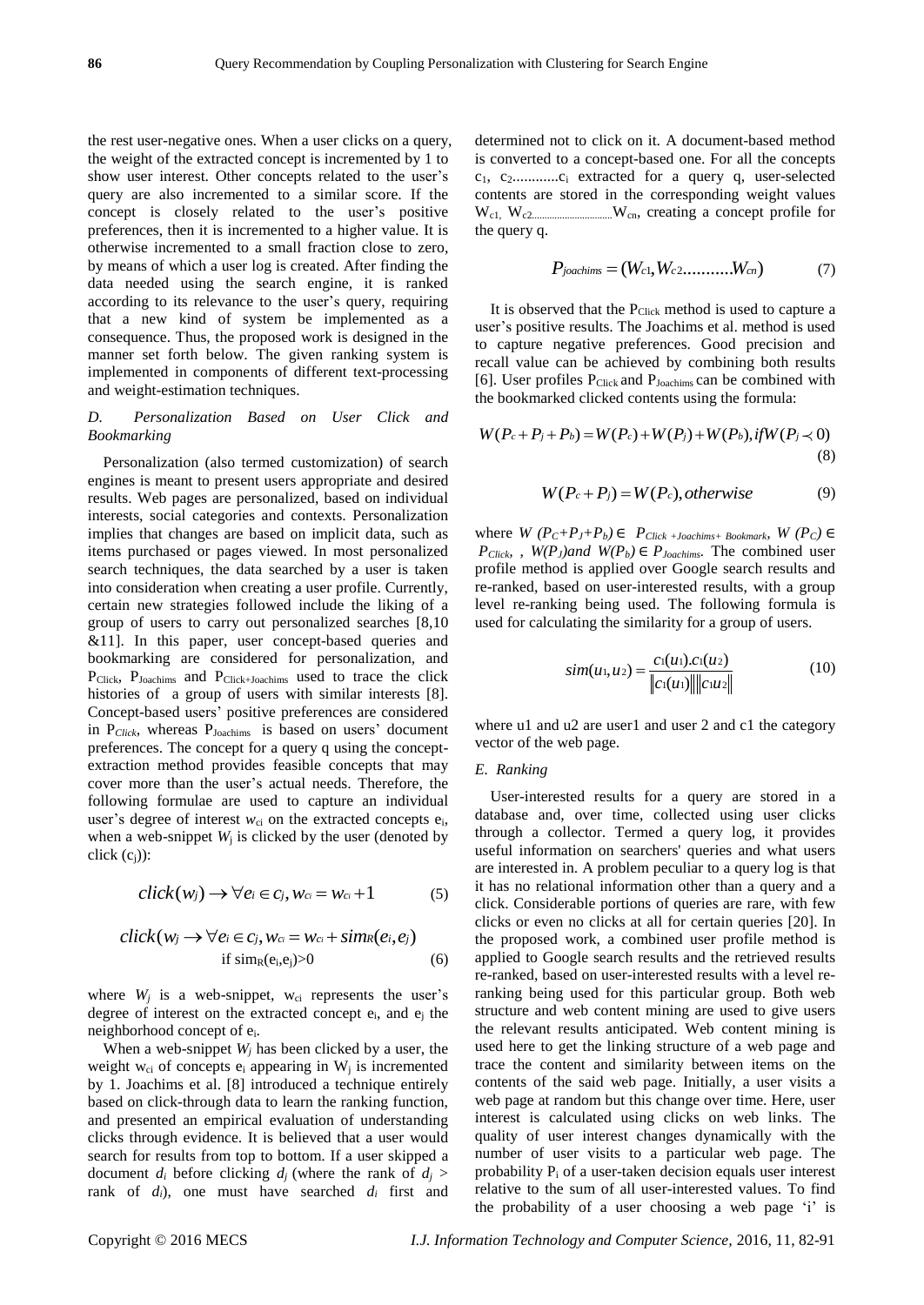$$
P_i = \frac{u_i}{\sum_{i=s} u_i} \tag{11}
$$

Here  $u_i$  is user interest and S the similarity of contents in the web page.

As user interest changes, user interest value u<sup>i</sup> is updated accordingly, along with the time spent by the user when the page was visited for the query. As a result, the relevance of the page to the user increases greatly and the probability of its being chosen also increases correspondingly. When the user visits the page, the quantum of user interest is updated. The volume of the web page increases in proportion to its quality.

$$
U_i^{t+i} = U_i^t + \Delta U_i^t \tag{12}
$$

where u<sup>i</sup> is user-interested value at time in second and  $\Delta U_i^t$  the amount of user interest saved at time t left by the user. It can be changed, depending on user interest in terms of clicks.

# *F. Modified Agglomerative Clustering Algorithm*

Clustering is the process of organizing objects into groups whose members are similar in some way. A cluster is therefore a collection of objects which are similar, and dissimilar to objects belonging to other clusters. Organizing search results into groups prunes search time. In a modified clustering algorithm, entire paths from a query to the documents should be considered first rather than offering the resultant documents by merely looking at the queries. The second factor to be considered is that a path from a topic to another has to be related to the given query. It is most essential that the concept behind the terms of every document to be clustered is understood. The proposed clustering method uses ontology to understand the concept of a given query. Ontology is a formal representation of a set of concepts inside a domain and the connections between concepts. At its inception, ontology for a domain involved human effort. Today it incorporates domain knowledge into data mining methodology [16, 22].

# **Algorithm** Modified agglomerative clustering

Input: Re-ranked prioritized data Output: Personalized query-clustered results Steps

- 1: Find the similarity scores of possible pairs of queries.
- 2: Merge a pair of the most similar queries  $(q_i,q_j)$ .
- 3: Do not merge the same query from different users.
- 4: Concept c is coupled with query  $q_i$  and  $q_j$ , and a new link created between c and  $(q_i,q_j)$  with weight  $w = w_i + w_j$

5: Obtain the similarity scores for all possible pairs of concepts using step (4).

6: Use ontology to merge the pair of concepts  $(c_i, c_j)$ .

# 7: Unless termination is reached, repeat steps 1-4.

# *G. Search Query Logs*

Search query logs are popular data sources for query recommendations. A typical log in most search engines, includes fields like the ID, user query, URLs clicked by the user, the rank of the URL clicked for the query, and the time at which the query is submitted for the search. A sample query log used for our experiment is shown below for better understanding.

| ID | Date                         | URL                                | Query          | Rank |
|----|------------------------------|------------------------------------|----------------|------|
|    | $2015 - 12 - 10$<br>10:40:15 | http://www.ccsu.ed<br>u/datamining | Data<br>mining |      |
| 2  | $2015 - 12 - 10$<br>10:50:32 | http://www.apple.co<br>m/          | Apple          | 6    |
| 3  | 2015-12-10<br>10:55:42       | http://www.ocpafl.o<br>rg/         | Orange         |      |

Table 1. Example illustration of Query log

### *H. Query Recommendation*

Query recommendation is a promising direction for improving web search engine usability. The proposed approach provides recommendations based on userclicked contents and bookmarking. Recommendations are provided, based on an analysis of the query logs for a user's query and a cluster formed using the logs. A query submitted by a user needs to be matched to its closest cluster to get a query recommendation. Hence it is necessary to compute a query recommendation based on the similarity between input queries, user-clicked content and cluster labels that characterize clusters. All queries in the cluster of highest scores can be served as recommended queries, thereby providing better recommendations than the approach that considers only keyword similarities for doing so.

# IV. EXPERIMENTAL RESULTS AND ANALYSIS

In this the dataset used for the experiment, and the different experimental evaluation made all are discussed and the results are analyzed

# *A. Dataset*

Table 2. Statistics of the Tested Queries

| <b>Statistics</b>                           |       |  |  |
|---------------------------------------------|-------|--|--|
| Number of users                             | 30    |  |  |
| Number of queries assigned to each user     |       |  |  |
| Number of test queries                      | 100   |  |  |
| Maximum number of retrieved URL for a query | 50    |  |  |
| Number of extracted concept for a query     | 15656 |  |  |

Google API is used for preparing a dataset for user queries. Google search results for 30 days in November 2015 are taken for collecting user-searched data and to validate the work. Default snippet counts are set to 100 and, in the log, user-clicked contents, as well as their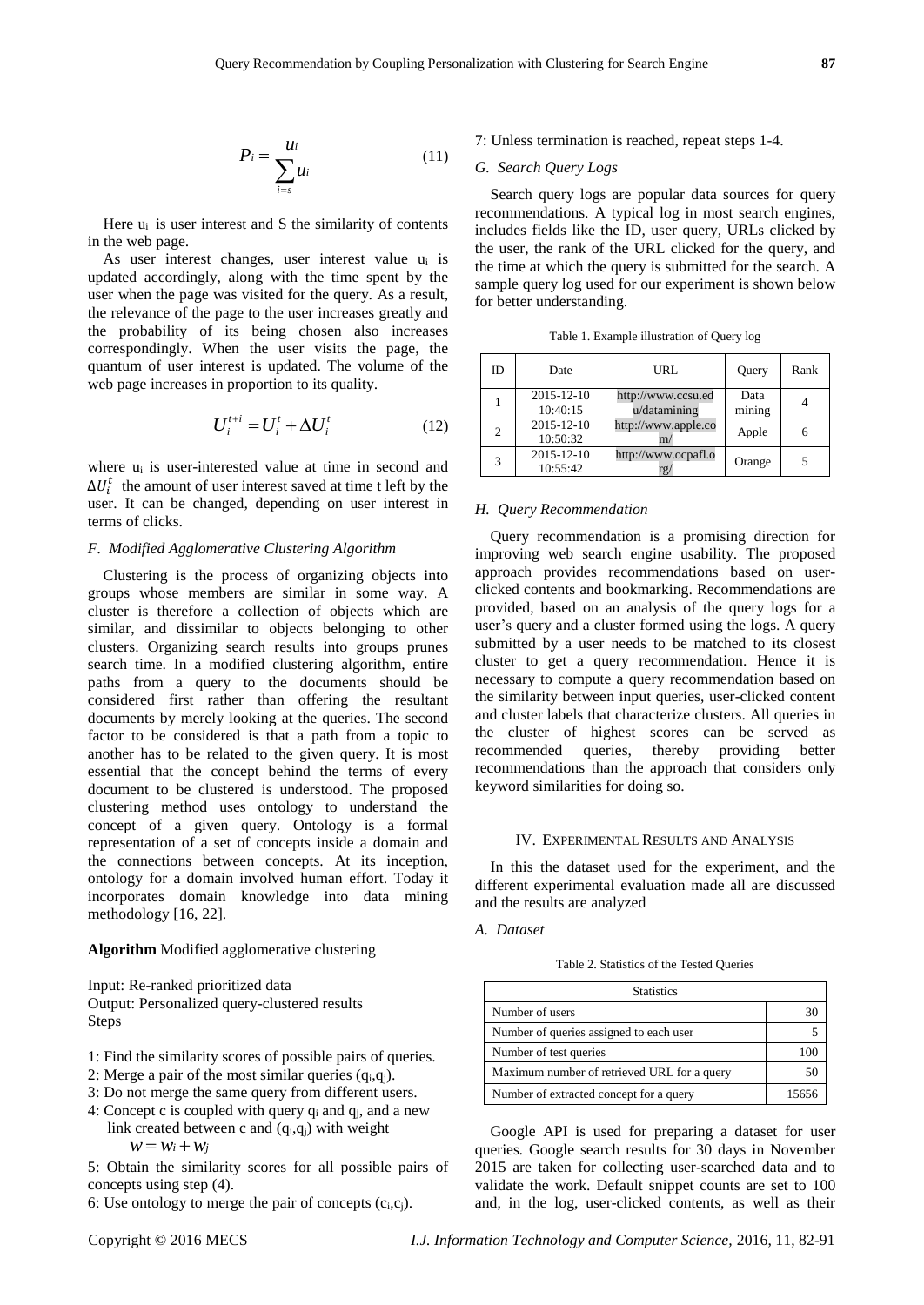positive and negative preferences, are collected. Table 2 displays statistics for the tested queries.

Certain queries used for the evaluation are ambiguous, and include names of entities and general terms. Table 3 shows queries used for the evaluation of the personalization of search results.

Table 3. Queries Used For Evaluation

| <b>Types</b>  | <b>Oueries</b>                   |  |
|---------------|----------------------------------|--|
| Ambiguous     | apple, tiger, sun, penguin, java |  |
| Entity names  | dell, Disney                     |  |
| General terms | maps, flower, music, network     |  |

# *B. Performance Metrics*

The proposed method is evaluated using performance measures like precision, recall and f-measure, computed using

# *1. Precision*

Precision is the fraction of documents retrieved that are relevant to a user's information needs. It takes all retrieved documents into account.

$$
Precision = \frac{Retrieved Relevant Document}{Retrieved Document}
$$
 (13)

# *2. Recall*

Recall is the fraction of documents successfully retrieved and relevant to a query. Also termed sensitivity, it can be looked at as the probability that a relevant document is retrieved by the query.

$$
Recall = \frac{Retrieved \text{ Relevant Document}}{All \text{ Relevant Document}} \tag{14}
$$

It is easy to achieve a recall of 100% by retrieving all documents in response to a query. Hence recall alone is not enough, and the number of non-relevant documents is required to be measured as well.

# *3. F-measure*

F-measure is the harmonic mean of precision and recall, and provides good results when precision and recall provide good results.

$$
F-measure = 2.\frac{\text{Pr}\,ecision * \text{Re}\,call}{\text{Pr}\,ecision + \text{Re}\,call}
$$
(15)

# *C. Experimental Results and Performance Evaluation*

Experiments are conducted using different queries to check the performance of the retrieved results for techniques used in our work such as personalization, page ranking, clustering, and query recommendation, based on metrics like precision, recall, and f-measure. We now turn to the experimental evaluation of finding the relevance of search results, and the performance of the proposed method is calculated using 100 queries.

Table 4. Result for the proposed method with Precision, Recall and f-measure

| Query          | Precision | Recall |       |
|----------------|-----------|--------|-------|
| Apple          | 0.958     | 0.993  | 0.975 |
| Data mining    | 0.870     | 0.977  | 0.920 |
| <b>PHP</b>     | 0.893     | 0.983  | 0.935 |
| Web mining     | 0.904     | 0.968  | 0.934 |
| Jaguar         | 0.919     | 0.984  | 0.950 |
| Google         | 0.817     | 0.974  | 0.888 |
| <b>Network</b> | 0.835     | 0.978  | 0.900 |
| Tiger          | 0.787     | 0.950  | 0.860 |

From an analysis of the different experiments carried out, we have come to the conclusion that the rates of both precision and recall are high, as seen in Table 4. As precision and recall are higher for the proposed method, the F-score value (being the harmonic mean of precision and recall) is also correspondingly higher.

After personalization, the results are re-ranked based on user interest and their accuracy measured, as shown in Table 5. The query given for personalization is used for ranking as well and the metrics used here are precision, recall and f-measure.

Table 5. Precision, Recall and F-Measure Values for Proposed Page Ranking Algorithms

| Query          | Precision<br>for<br>the<br>Proposed<br>Page<br>Ranking | Recall<br>for<br>the<br>Proposed<br>Page<br>Ranking | F-Measure<br>for<br>the<br>Recall<br>Proposed<br>Page<br>Ranking |
|----------------|--------------------------------------------------------|-----------------------------------------------------|------------------------------------------------------------------|
| Apple          | 0.991                                                  | 0.989                                               | 0.99                                                             |
| Data mining    | 0.926                                                  | 0.96                                                | 0.943                                                            |
| <b>PHP</b>     | 0.919                                                  | 0.979                                               | 0.947                                                            |
| Web mining     | 0.993                                                  | 0.98                                                | 0.986                                                            |
| Jaguar         | 0.893                                                  | 0.99                                                | 0.938                                                            |
| Google         | 0.885                                                  | 1.0                                                 | 0.938                                                            |
| <b>Network</b> | 0.945                                                  | 1.0                                                 | 0.991                                                            |
| Tiger          | 0.932                                                  | 0.952                                               | 0.941                                                            |

According to the results obtained in Table 5, the value for the query 'apple' is high because most users search for the iconic corporation of the same name, thanks to its popularity on the web. The performance of the proposed technique is optimal, and it is easy to achieve a recall of 100% by retrieving all the documents available in response to a query. Hence recall alone is not enough, and the number of non-relevant documents is required to be measured as well.

The efficiency of the modified agglomerative clustering algorithm using performance metrics is arrived at and the results shown in Table 6, with more than 100 queries being used. The prioritized data (i.e., relevant data) is taken up for clustering, the relevance of the results evaluated and the average values given in Table 6.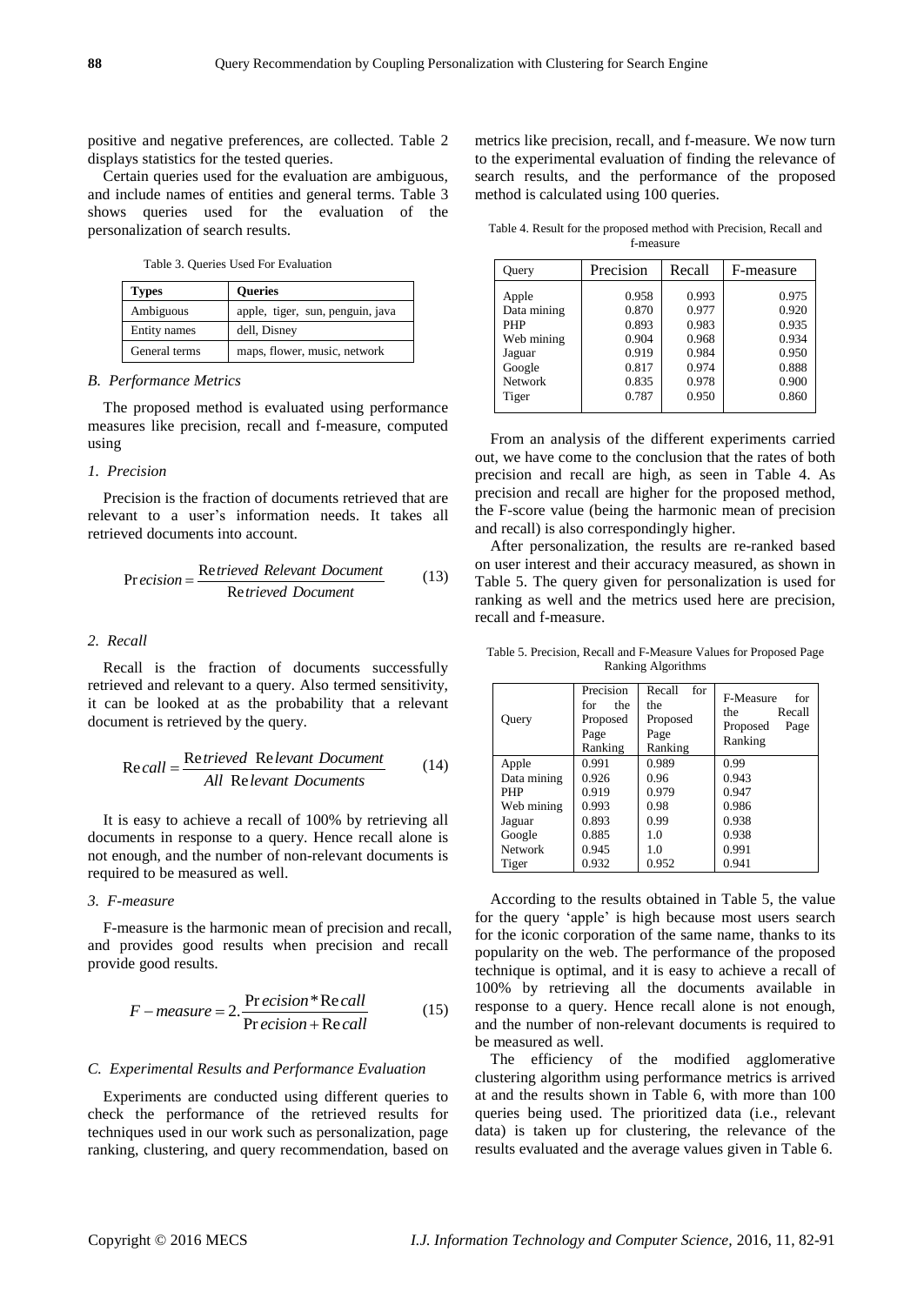Table 6. Average Precision, Recall and F-Measure values for Query Clustering

| Clustering Algorithm             | Avg. Precision | Avg. Recall | Avg. F-measure |
|----------------------------------|----------------|-------------|----------------|
| Modified Clustering<br>Algorithm | 98             |             | .99            |

We conducted a survey of 30 users, and the number of queries used for the purpose of the search is 5. A comparison is drawn, taking into consideration the Yahoo suggestion list, the Google suggestion list, and our own proposed work, as shown in Table 7. As in the proposed work, suggestions are provided by considering userclicked and bookmarking contents, given the greater levels of accuracy therein.

The experimental results are measured and compared with a keyword-based query suggestion, a topic-based query suggestion, and the proposed method using precision, recall and f-measure, shown in Table 8.

Table 7. Comparison of Query Recommendation results for Yahoo, Google and the proposed work suggestion list

| Query          | Yahoo search                                                                                                                                    | Google search based<br>on web popularity                                                                                                                                                                 |                                           |
|----------------|-------------------------------------------------------------------------------------------------------------------------------------------------|----------------------------------------------------------------------------------------------------------------------------------------------------------------------------------------------------------|-------------------------------------------|
| Apple          | Apple, Apple<br>iphone,<br>Apple store,<br>Apple.com,<br>Apple ipad,<br>Apple ipod                                                              | Apple, Apple iphone,<br>Applestore,<br>Apple.com, Apple<br>ipad<br>Apple ipod, ITunes                                                                                                                    | Apple<br>Apple<br>fruit                   |
| Data<br>mining | Data mining,<br>Data<br>warehousing<br>data mining,<br>tool data<br>mining,<br>techniques data<br>mining<br>software,<br>Armada data<br>mining. | Data mining PPT,<br>Data mining Slides,<br>Data mining Tutorial,<br>Data mining<br>Techniques,<br>Data mining<br>Applications,<br>Data mining<br>Classification.<br>Data Warehousing and<br>Data mining. | Data<br>mining                            |
| Web<br>mining  | Web mining,<br>android based<br>web mining                                                                                                      | Web mining PPT<br>Web mining Tools,<br>Web mining Projects,<br>PDF for web mining,<br>web content mining<br>Web Data mining,<br>Web structure mining,<br>Orissa mining                                   | Web<br>mining,<br>Web<br>mining<br>Tools. |
| <b>PHP</b>     | php tutorial,<br>facebook login<br>php, php<br>interview<br>questions, php<br>full form, php<br>wiki, mysql,<br>html                            | php full form, php<br>tutorial<br>php download, php<br>interview questions,<br>learn php, php date<br>php array, php explo                                                                               | php                                       |

Table 8. Average Precision, Recall and F-Measure values for Query recommendation methods

| Metrics              | Keyword<br>based<br>query<br>suggestion | Topic<br>based<br>query<br>suggestion | Proposed keyword,<br>user click and<br>bookmarking based<br>query suggestion |
|----------------------|-----------------------------------------|---------------------------------------|------------------------------------------------------------------------------|
| Average<br>Precision | .85                                     | .88                                   | .90                                                                          |
| Average<br>Recall    | .88                                     | .92                                   | .97                                                                          |
| Average<br>F-Measure | .86                                     | .918                                  | .93                                                                          |

In a keyword-based query suggestion, all suggestions are provided based on the query's web popularity. The Yahoo search engine uses keyword-based query suggestions. A topic-based method also generates better topic-related query suggestions, yet fails to provide suggestions specific to user needs. The proposed work generates better query suggestions than the other because all recommendations provided are based on user clicks and bookmarking. Also, it considers cluster labels when providing query suggestions. Hence the proposed method helps in minimizing the time spent on web searches. Table 8 makes it plain, that the proposed method compared to the others, provides better precision, recall and f-measure.

# V. CONCLUSION

As a general rule, user queries are short and ambiguous. Lots of effective methods that provide query suggestions are out there to help users get the desired results. In this paper, a new personalized concept-based modified clustering technique is proposed that obtains personalized query suggestions for individual users. In the proposed method, a concept-based similarity is used for computing similarity between queries. Empirical results from the exhaustive experiments show that the proposed approach successfully generates the needed results, particularly suited to the individual's query. Further, it improves accuracy and reduces computational costs and search time, compared to other methods. The difficulty with personalization, however, is that users are generally reluctant to spend extra time on the specifics of their needs. With privacy concerns looming large, however, users are quite unlikely to be comfortable supplying personal information to search services.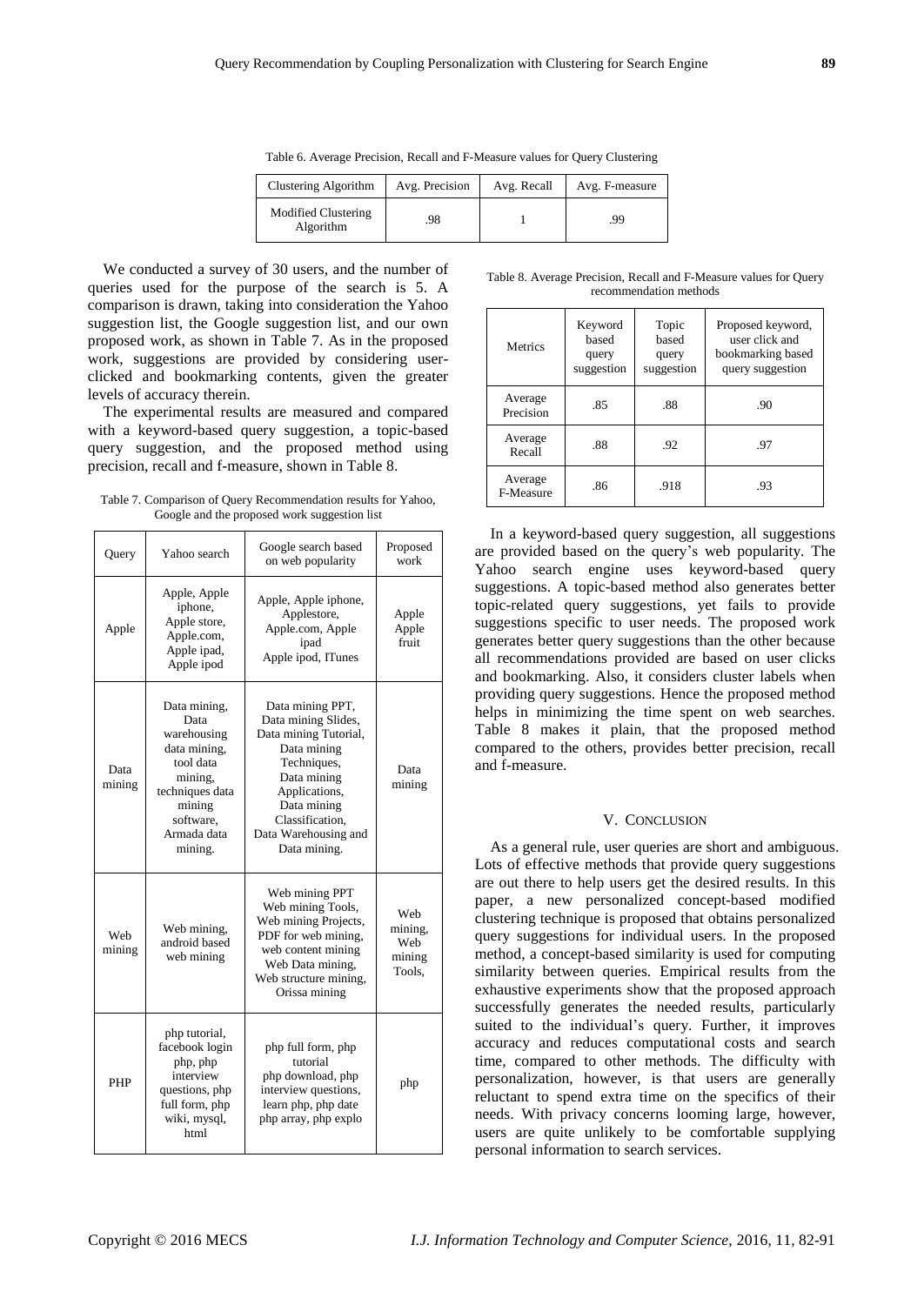#### **REFERENCES**

- [1] Avinash A.P, Prashant M. Narayankar, Muniraj.M.Jeevitha, "Clustering Method: Search Result Based Web Personalization", International Conference on Advances in Computer and Electrical Engineering (ICACEE'2012) Nov. 17-18, 2012 Manila (Philippines)
- [2] Barathi.M, Valli.S, "Topic Based Query Suggestion Using Hidden Topic Model For Effective Web Search", Journal of Theoretical and Applied Information Technology 31st January 2014. Vol. 59 No.3ISSN: 1992-8645
- [3] Brin, Sergey, and Lawrence Page. "Reprint of: The anatomy of a large-scale hypertextual web search engine." Computer networks 56, no. 18 (2012): 3825-3833.
- [4] David Hawking, "Web search engines. Part 1." Computer 39.6 (2006): 86-88.
- [5] Eldar Sadikov, et al. "Clustering query refinements by user intent."Proceedings of the 19th international conference on World Wide Web. ACM, 2010.
- [6] Gloria Chatzopoulou, , Magdalini Eirinaki, and Neoklis Polyzotis. "Query recommendations for interactive database exploration." Scientific and Statistical Database Management. Springer Berlin Heidelberg, 2009.
- [7] Hina Agrawal, and Sunita Yadav. "Search Engine Results Improvement--A Review." Computational Intelligence & Communication Technology (CICT), 2015 IEEE International Conference on. IEEE, 2015.
- [8] Joachims.T, "Optimizing Search Engines Using Click through Data," Proc. ACM SIGKDD, 2002.
- [9] Kenneth Wai-Ting Leung, Wilfred Ng, and Dik Lun Lee. "Personalized concept-based clustering of search engine queries." Knowledge and Data Engineering, IEEE Transactions on 20.11 (2008): 1505-1518.
- [10] Kenneth Wai-Ting Leung. Ng, and D.L. Lee, "Personalized Concept-Based Clustering of Search Engine Queries," IEEE Trans. Knowledge and Data Eng., vol. 20, no. 11, pp. 1505-1518, Nov. 2008.
- [11] Kenneth Wai-Ting Leung, Dik Lun Lee, and Wang-Chien Lee. "APMSE: A personalized mobile search engine." Knowledge and Data Engineering, IEEE Transactions on 25.4 (2013): 820-834.
- [12] Lamberti, Fabrizio, Andrea Sanna, and Claudio Demartini. "A relation-based page rank algorithm for semantic web search engines." Knowledge and Data Engineering, IEEE Transactions on 21, no. 1 (2009): 123-136.
- [13] Porter, M. F. 1997, "An algorithm for suffix stripping. In Readings in Information Retrieval", K. S. Jones and P. Willett, Eds. Morgan Kaufmann, 313–316.
- [14] Reiner Kraft, and Jason Zien. "Mining anchor text for query refinement."Proceedings of the 13th international conference on World Wide Web. ACM, 2004.
- [15] Ricardo Baeza-Yates, Carlos Hurtado, and Marcelo Mendoza. "Query recommendation using query logs in search engines." Current Trends in Database Technology-EDBT 2004 Workshops. Springer Berlin Heidelberg, 2005.
- [16] Selvaperumal.P et al, "String Variant Alias Extraction Method using Ensemble Learner", International Journal of Intelligent Systems and Application (IJISA)(2015).
- [17] Shen Jiang, et al. "Query suggestion by query search:a new approach to user support in web search", IEEE Transaction (2009): 15-18
- [18] Suruliandi.A, et al." Validating The Performance Of Personalization Techniques In Search Engine", Ictact Journal On Soft Computing, April 2015, Volume: 05, Issue: 03.
- [19] Vishwas Raval, and Pranaw Kumar. "SEReleC (Search

Engine Result Refinement and Classification)-a Meta search engine based on combinatorial search and search keyword based link classification." Advances in Engineering, Science and Management (ICAESM), 2012 International Conference on. IEEE, 2012.

- [20] Wenhu Tang, et al. "Improved document ranking in ontology-based document search engine using evidential reasoning." IET software 8.1 (2014): 33-41.
- [21] Xiaohui Tao, Yuefeng Li, and Ning Zhong, Senior Member, IEEE," A Personalized Ontology Model for Web Information Gathering", IEEE Transactions On Knowledge And Data Engineering, Vol. 23, NO. 4, April 2011
- [22] Xinmei Tian, Qianghuai Jia, and Tao Mei. "Query Difficulty Estimation for Image Search With Query Reconstruction Error." Multimedia, IEEE Transactions on 17.1 (2015): 79-91.
- [23] Zhang, Zhiyong, and Olfa Nasraoui. "Mining search engine query logs for query recommendation." Proceedings of the 15th international conference on World Wide Web. ACM, 2006.
- [24] Zhicheng Dou, Ruihua Song, Ji-Rong Wen and Xiaojie Yuan "Evaluating the Effectiveness of Personalized Web Search" IEEE Trans. Knowledge and Data Eng., vol. 21, no. 8,Aug. 2009

# **Authors' Profiles**



**Dhiliphan Rajkumar Thambidurai** is a research scholar in Department of computer Science and Engineering Manonmaniam Sundaranar University Tirunelveli, TamilNadu, India from 2012. He received his B.E (2009) in Computer Science and Engineering from Arulmigu Kalasalingam

College of Engineering, KrishnanKovil, Srivilliputhur, TamilNadu, India. He received M.E(2011) in Computer Science and Engineering from Muthayammal Engineering College Rasipuram. He has a strong passion in Web Mining, Pattern recognition and Social networking.



**Dr. A. Suruliandi** received his B.E. (1987) in Electronics and Communication Engineering from Coimbatore Institute of Technology, Coimbatore, Bharathiyar University, Tamilnadu, India. He received M.E. (2000) in Computer Science and Engineering from Government College of

Engineering Tirunelveli. He also received Ph.D. in Computer Science (2009) from Manonmaniam Sundaranar University as well. He is having more than 27 years of teaching experience. He is having more than 80 publications in International journals and conferences. His research interests include Pattern recognition, Image processing, Remote sensing and Texture analysis.



**Selvaperumal** is currently pursuing Ph.D degree in Department of Computer Science &Engineering, Manonmaniam Sundaranar University, India. He has a strong passion in Web Mining, Data Mining, Machine learning, NLP and Artificial Intelligence.